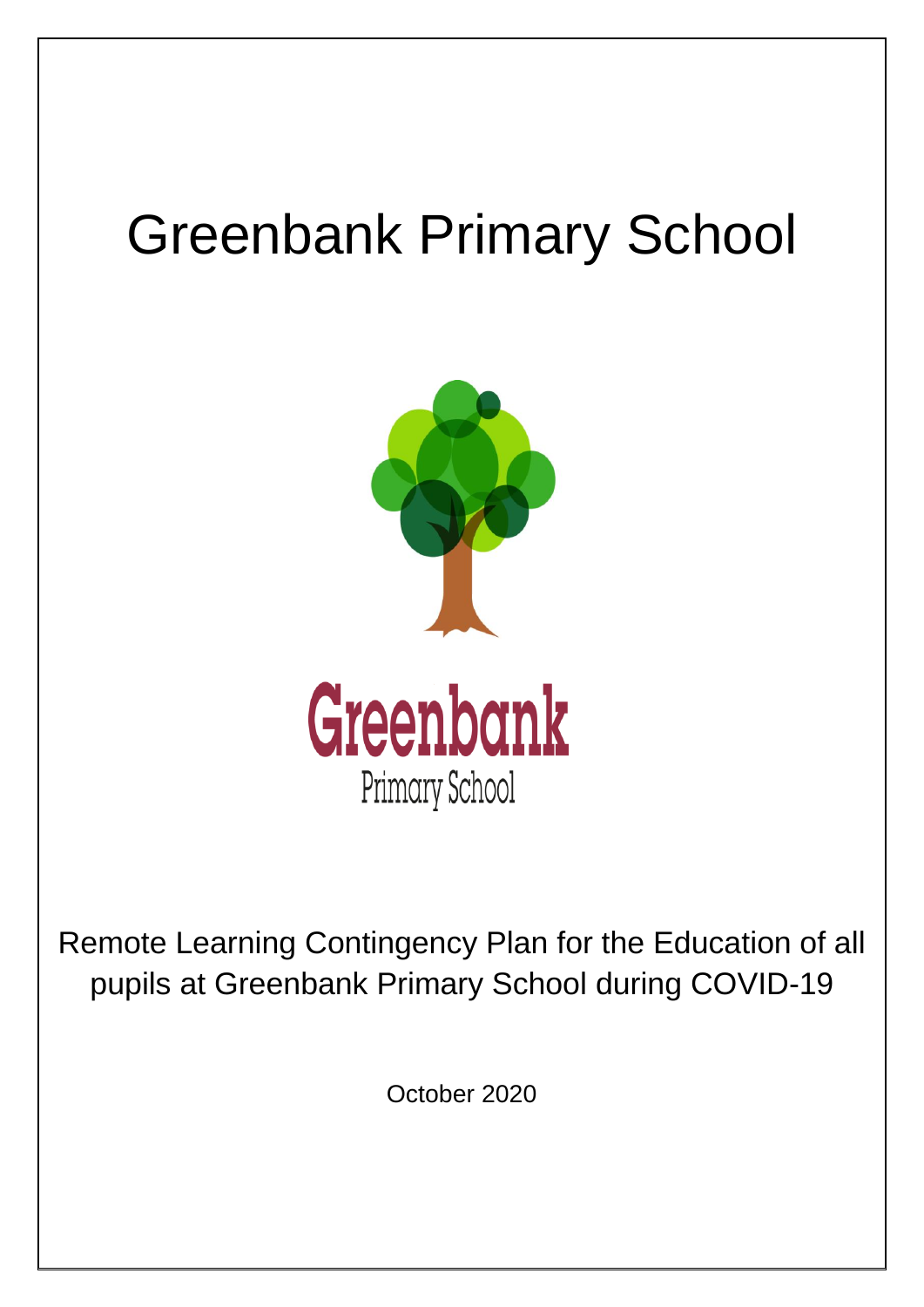# **Rationale**

Greenbank is committed to providing continuity of education to its pupils during the Coronavirus Pandemic and will do so through a process of remote (online and offline) learning.

It is almost inevitable that there will be periods during the academic year where individual pupils, whole classes and other bubbles are unable to attend school due to COVID-19. There is also the possibility of a lockdown which would result in whole school closure.

The type of learning which we will provide when pupils are absent from school for reasons relating to COVID-19 will be known as **Remote Learning.** This contingency plan shows how we intend to provide this remote education and recognises that it presents considerable challenges for all concerned: school staff, parents and pupils.

Remote learning will be available to individuals and groups of pupils who are absent from school and self-isolating due to circumstances related to COVID-19, but who are not suffering with related symptoms and are too unwell to learn.

The remote learning provision does not apply to pupils who are absent due to sickness and there is no obligation for the school to provide continuity of education to pupils who are absent from school in contravention to school or government guidance. This may apply for example if parents choose to take pupils on holiday during term time or in the current pandemic if parents make the decision, without the agreement of the school, to keep their child at home 'as a precaution' which goes against official guidance.

The 3 main scenarios in which Remote Learning will take place are as follows:

**Scenario 1**

Individual children who are well, but self-isolating at home due to COVID-19 related absence.

- **Scenario 2** A larger group of children such as a class needing to self-isolate for a period of time, due to a positive test result within the bubble. Staff working in this bubble would also need to selfisolate and unless ill would work remotely.
- **Scenario 3**

Whole school closure due to local or national lockdown.

Virtual learning would only take place when a whole bubble is at home for an extended period of time and teachers are healthy and able to work from home.

## **Aims**

This contingency plan for remote learning aims to:

- Ensure a consistent approach to remote learning across the school;
- Make explicit the different types of remote learning available to pupils and the different scenarios in which they would apply;
- Set out expectations for all members of the school community;
- Provide appropriate quidelines for online safety and data protection.

## **Provision to be provided in each scenario**

|                                                                             | Virtual Teaching | Seesaw | Paper Based |
|-----------------------------------------------------------------------------|------------------|--------|-------------|
| Individual Pupils Self-isolating                                            |                  |        |             |
| Whole Class/Year Group Bubble<br>Self-isolating including the class teacher |                  |        |             |
| Whole School Lockdown                                                       |                  |        |             |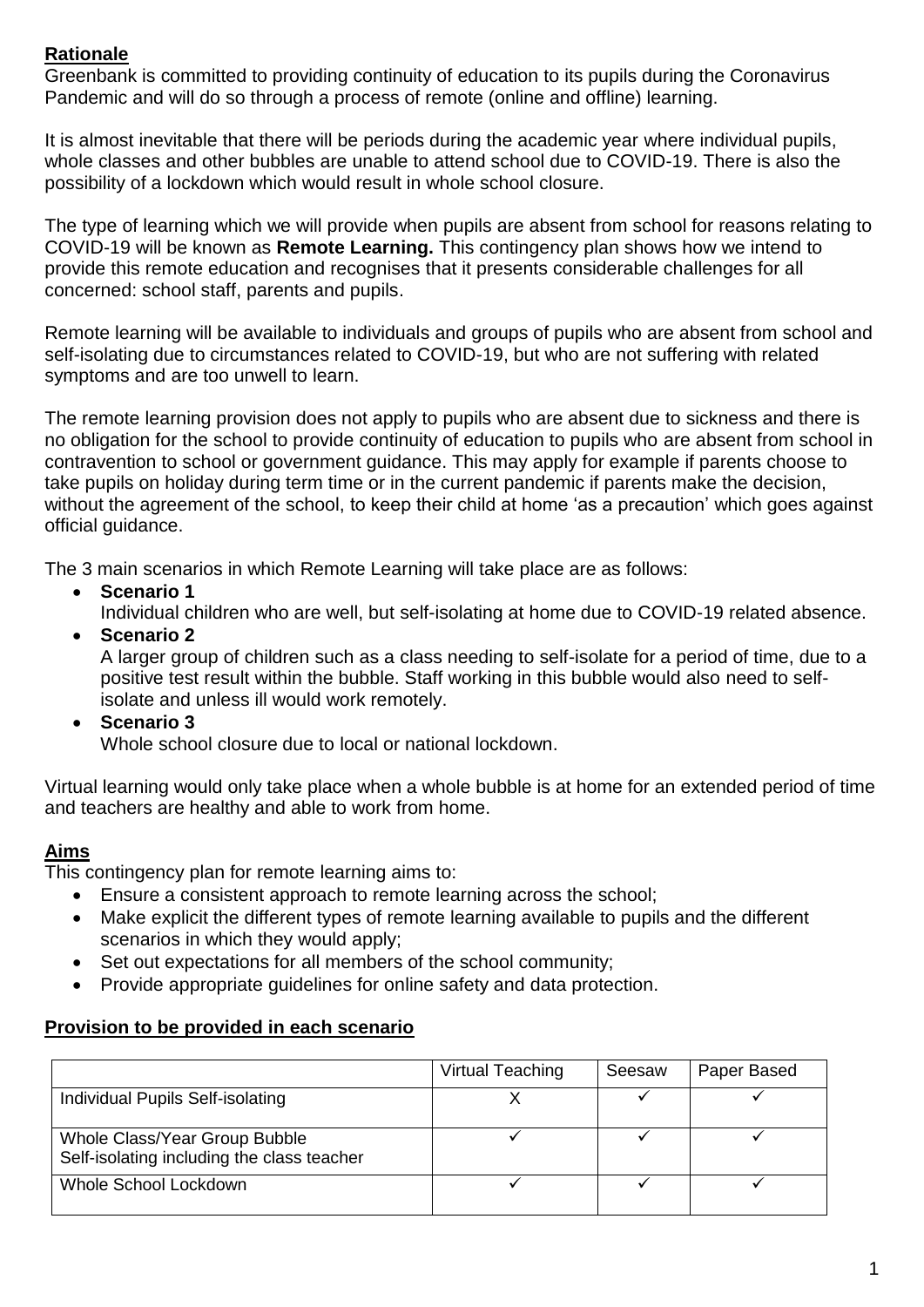## **Summary of each type of provision**

**Virtual Teaching** – this would consist of some live teaching and some recorded lesson inputs delivered via Microsoft Teams. Teachers would deliver two virtual teaching sessions per day, one in the morning and one in the afternoon. The length of these will vary according to the age of the children being taught. Once the teacher has delivered their lesson input pupils will then be set tasks which they can access via Seesaw. For the remainder of the morning and afternoon sessions pupils will be able to contact their teacher via Seesaw where they can share their work and receive feedback.

This option for remote learning would only be available when a whole class/year group bubble (including their teacher) is self-isolating.

**Seesaw -** is an online platform where teachers can set work for pupils to access. Once the children have completed the task they can upload their work for their teacher to view and give feedback on. Seesaw was introduced to Greenbank during the summer term of 2020 when the majority of pupils were still at home on lockdown. Since then teachers have received further training ensuring Seesaw can be fully utilised by teachers and pupils.

This option for remote learning would be available in every scenario.

When individual children are self-isolating teachers will place work on Seesaw daily which will be inline with the work the rest of the class have been doing in school. Children can upload their work for the teacher to see. In this scenario the teacher would give feedback on at the end of the school day.

When a whole class is self-isolating Seesaw would be used alongside virtual teaching. Teachers would put learning tasks on Seesaw, pupils will upload their responses and teachers will then give feedback to their pupils.

**Paper Based –** children will be provided with worksheets and other tasks which can be completed on paper. The work set would be the same or similar to the work being covered in school. Where possible answer sheets would be given. Completed work can be given to the teacher for feedback on the child's return to school.

This option for remote learning would be available in every scenario.

#### **Curriculum Coverage**

In planning work for remote learning teachers should ensure there is a daily maths and English lesson for their pupils. For individual pupils self-isolating the tasks set on Seesaw and in the paper based packs should be the same as or very similar to what their peers are doing in school.

When whole class or year group bubbles are self-isolating teachers should follow their planned curriculum in English and maths, making appropriate adaptations where necessary.

In addition to daily maths and English lessons, teachers will also set other tasks relating to these subjects. This list is not exhaustive but may include: Sounds-Write (Phonics), handwriting, grammar, spelling and Times Tables Rockstars.

Other tasks will be set which relate to the wider curriculum that the class are studying in school at the time of self-isolation.

Teachers should recognise that there may be times during the school day when families who have opted for the online provision are not able to access it and pupils may have to complete it at other times or not at all. In these situations it is important that school tries to make contact with these families to find out the issues and to work together to resolve them where possible.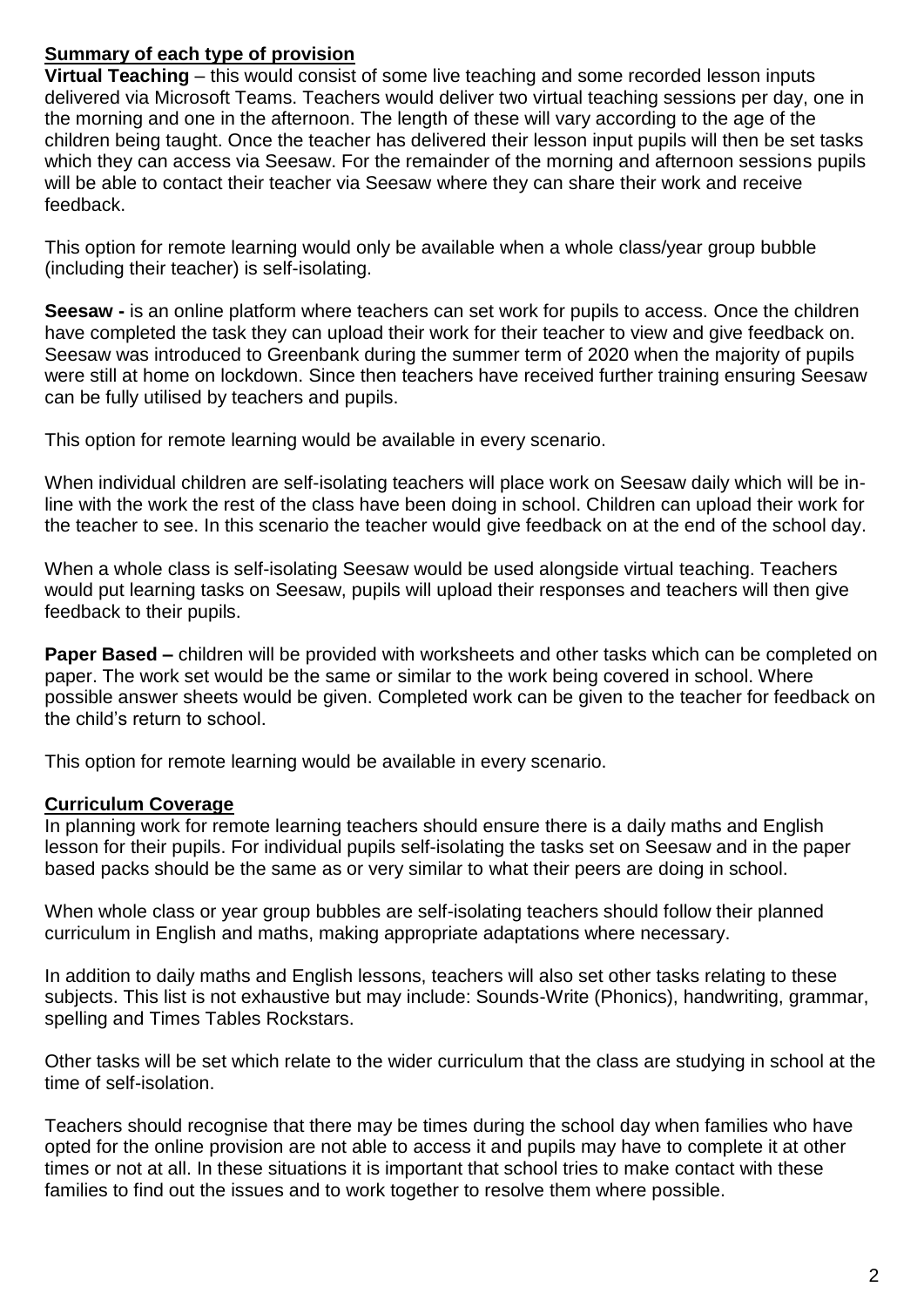## **Pupil Absence**

There should be clear procedures in place for managing all pupil absence. If a child is absent from school a parent/ carer should notify the school giving the reason. In cases where the parent/carer does not notify the school Mrs Garnett the Attendance and Welfare Officer will make contact with them.

School should establish whether the child is absent due to:

- General sickness;
- Displaying one of the main COVID-19 symptoms;
- Receiving a positive COVID-19 Test result;
- Self-isolating due to a member of their household testing positive for COVID-19
- Another reason either authorised or unauthorised.

When pupils are absent for a COVID-19 related reason school will advise the parent/carer on the next course of action which will be in-line with the most update Local Authority and Public Health England guidance.

If school is notified of a child testing positive with COVID-19 the school's COVID-19 Lead, Mrs Heyes will contact the Local Authority to notify them of this and the school will then follow the required procedures to notify parents and send the bubble home.

#### **Maintaining contact with pupils who are absent from school with COVID-19 related reasons Individual Children Self-Isolating**

At the beginning of their self-isolation the Attendance and Welfare Officer Mrs Garnett or another designated member of staff will contact parents/carers to establish whether they would like work to be provided via Seesaw or whether they wish for paper copies to be sent home. This information will be relayed to the class teacher the same day. Arrangements will then be made to send home the paper copies for those requesting it and for those requesting online work tasks will be available on Seesaw from the following day. Teachers will maintain contact with their pupils via Seesaw.

For children who are working on paper based activities a telephone call will be made each week to check on the child's welfare and to see if there are any problems with the home learning.

## **Whole Class/ Year Group Bubbles Self-Isolating**

When bubbles are self-isolating teachers will make daily contact with their pupils through virtual teaching and Seesaw. With their year group partner teachers will create a daily timetable, so parents will know when any live teaching is taking place. Where possible this will happen at the beginning of both the morning and afternoon sessions.

Teachers should notify the Safeguarding Team of children who they have not had contact with during the first two days of remote learning. Telephone calls will be made to these families along with a weekly call to the families of children who are known to have opted for the paper based approach.

## **Whole School Lockdown**

The same arrangements as above will be made for contacting pupils who are not accessing any online provision.

During whole school lockdown it would not be appropriate for all live teaching to take place at the beginning of the morning and afternoon session as this would pose problems for families with several children who would then need access to a computer at the same time. A whole school timetable would be agreed for each year group and shared with parents.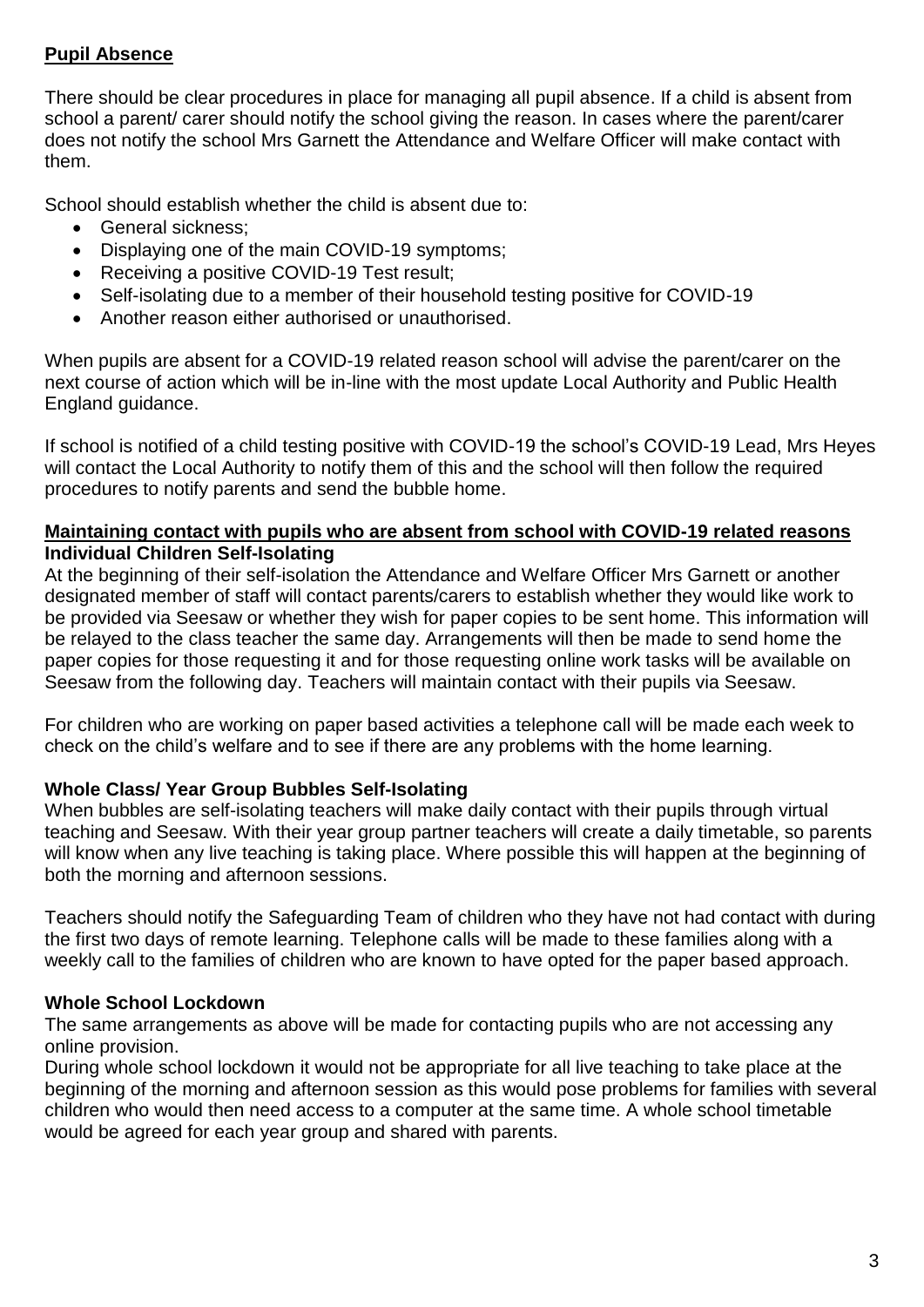# **Roles and Responsibilities**

#### **Teachers**

In the event of a class group bubble self-isolating or a whole school lockdown staff will be expected to interact with pupils between the hours of 9am- 12pm and 1pm-3pm (excluding Wednesday afternoon when teachers will be taking their statutory Planning, Preparation and Assessment time). The main form of communication between teachers and pupils will be via Seesaw using home learning email accounts.

## **Teaching Assistants**

Teaching Assistants who are self-isolating with their bubble will be deployed in a number of ways which may include supporting the class teacher on Seesaw and by making welfare calls to pupils who are not accessing the online learning. School telephones will be made available to staff who are required to make welfare calls from home.

## **All Staff**

All staff should be available and contactable by school during their usual working hours. In the event of a whole school lockdown the Senior Leadership Team will maintain contact in the first instance with all staff via Yammer. Staff should also check their emails regularly, and always at the start and end of each working day.

## **Senior Leaders**

Miss Kaemena will have overall responsibility for co-ordinating and overseeing the remote learning provision across the school. This will include monitoring the effectiveness of remote learning by gathering feedback from staff, pupils and parents to evaluate both the quality of the learning provision and the accessibility of the provision provided.

## **Safeguarding**

All staff have a responsibility for raising any child protection and safeguarding concerns with the Designated Safeguarding Lead Mrs Heyes and should follow the usual procedures as set out in the Greenbank Safeguarding and Child Protection Policy.

Staff should also be alert to any signs that self-isolation is impacting negatively on a child's mental health and share these concerns with the Designated Safeguarding Lead.

# **Staff Absence**

Members of staff who become unwell and are unable to work during a period of self-isolation should contact school following the usual absence procedures.

# **Practical Issues**

# **Organisation**

- Let pupils and parents know your proposed timetable for the week;
- Where possible pre schedule your live teaching;
- Keep instructions (both spoken and written) simple, clear and specific;
- Plan lessons as usual then consider how to adapt them to the remote learning platform you are using;
- Think about resources. What can the children access at home? Can you suggest alternatives?
- Ensure you interact daily via Seesaw with all pupils who are accessing it;
- Recognise that pupils may have difficulty accessing online provision and this may vary from one day to another due to other circumstances;
- Ensure regularly contact is made with pupils who are not accessing the online provision. Check with your Phase Leader first before asking other members of staff to make welfare telephone calls.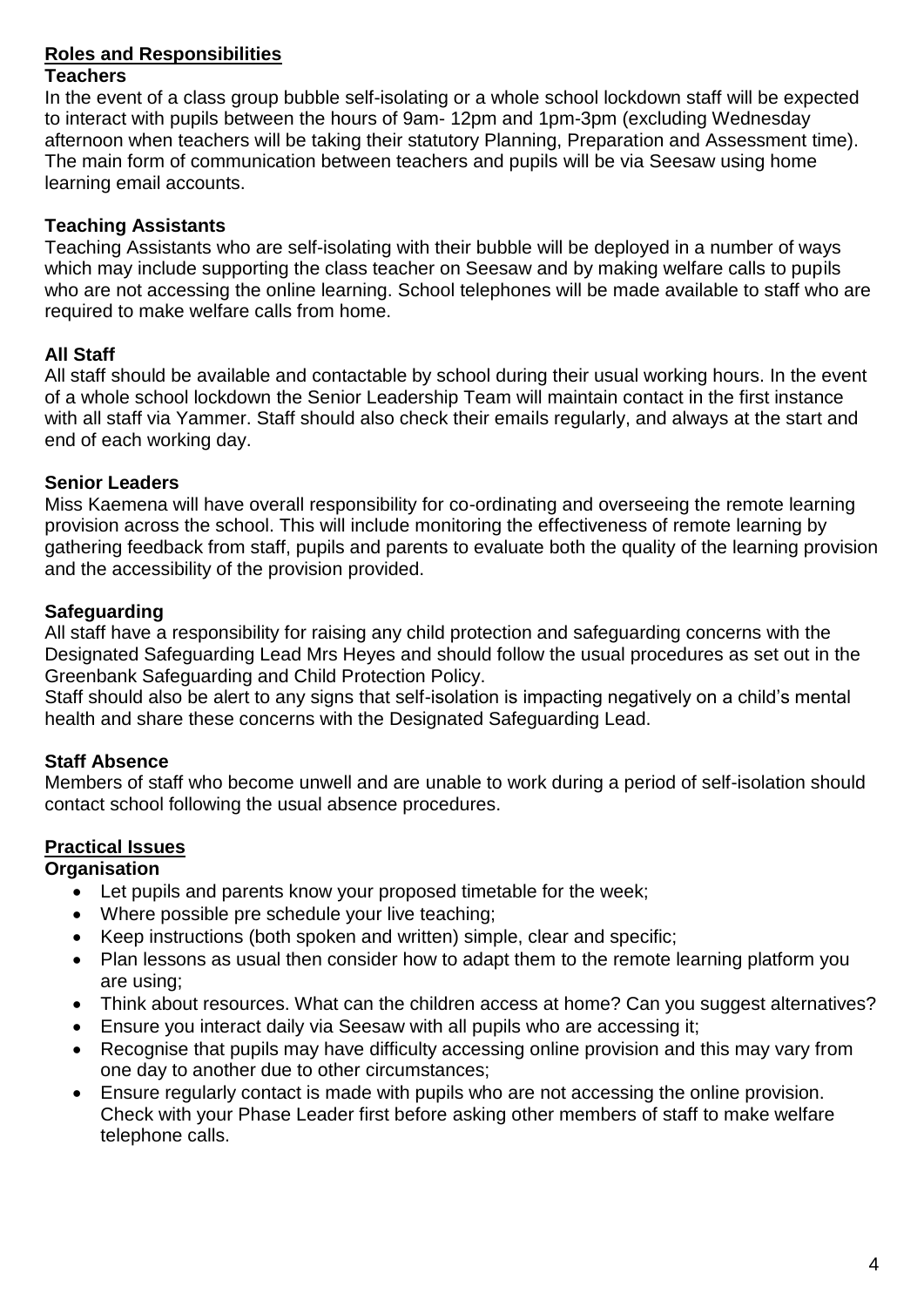## **Keeping yourself safe online**

- When using a webcam, consider your surroundings to ensure there are no personal items in view;
- Be mindful of what is open on your desktop screen; only have open what you want to share;
- Close email applications;
- Turn off any pop ups

## **Data Protection**

#### **Accessing Personal Data**

When accessing personal data all staff members will:

- Use a school device rather than a personal device;
- Ensure remote learning is accessed using the agreed platforms such as Microsoft Teams and Seesaw.

#### **Collecting and sharing personal data**

In order to provide remote learning the school may need to collect and/or share personal data such as email addresses as part of the remote learning system. Such collection of personal data applies to our functions as a school and doesn't require explicit permissions. Whilst the collection of such data may be necessary we will endeavour to collect and/ or share as little personal data as possible.

#### **Keeping Devices Safe**

All staff will take appropriate steps to ensure their devices remain secure. This includes, but is not limited to:

- Keeping the device password-protected;
- Making sure the device locks if left inactive for a period of time;
- Not sharing the device among family or friends;
- Installing antivirus and anti-spyware software;
- Keeping operating systems up to date and installing the latest updates.

## **Access to Technology**

We recognise that some pupils will not have an appropriate device to work on or have access to the internet. We have surveyed parents and are aware of families who this applies to. If during the course of remote learning it comes to light that other families may be in this position staff should let the Senior Leadership Team know.

Through the Department for Education 'Get Help with Technology Service' school will be able to order a number of devices. These devices will not be able to be ordered until there are 15 or more children self-isolating in Years 3-6. Once these devices have arrived they will be loaned to families for at least the duration of their child's self-isolation. School may then have to provide internet access for some of these families which we would do by purchasing or renting Pay-as-you-go Dongles.

We have identified that sustained teacher professional development will be required when introducing new platforms such as Microsoft Teams and we will enable the sharing of best practice with relation to platforms such as Seesaw.

Teachers are encouraged to help their pupils become proficient and more independent users of these platforms, using time in IT lessons to familiarise the children with them. We also recognise guidance will need to be given to parents, so they too are able to support their children in accessing the remote learning.